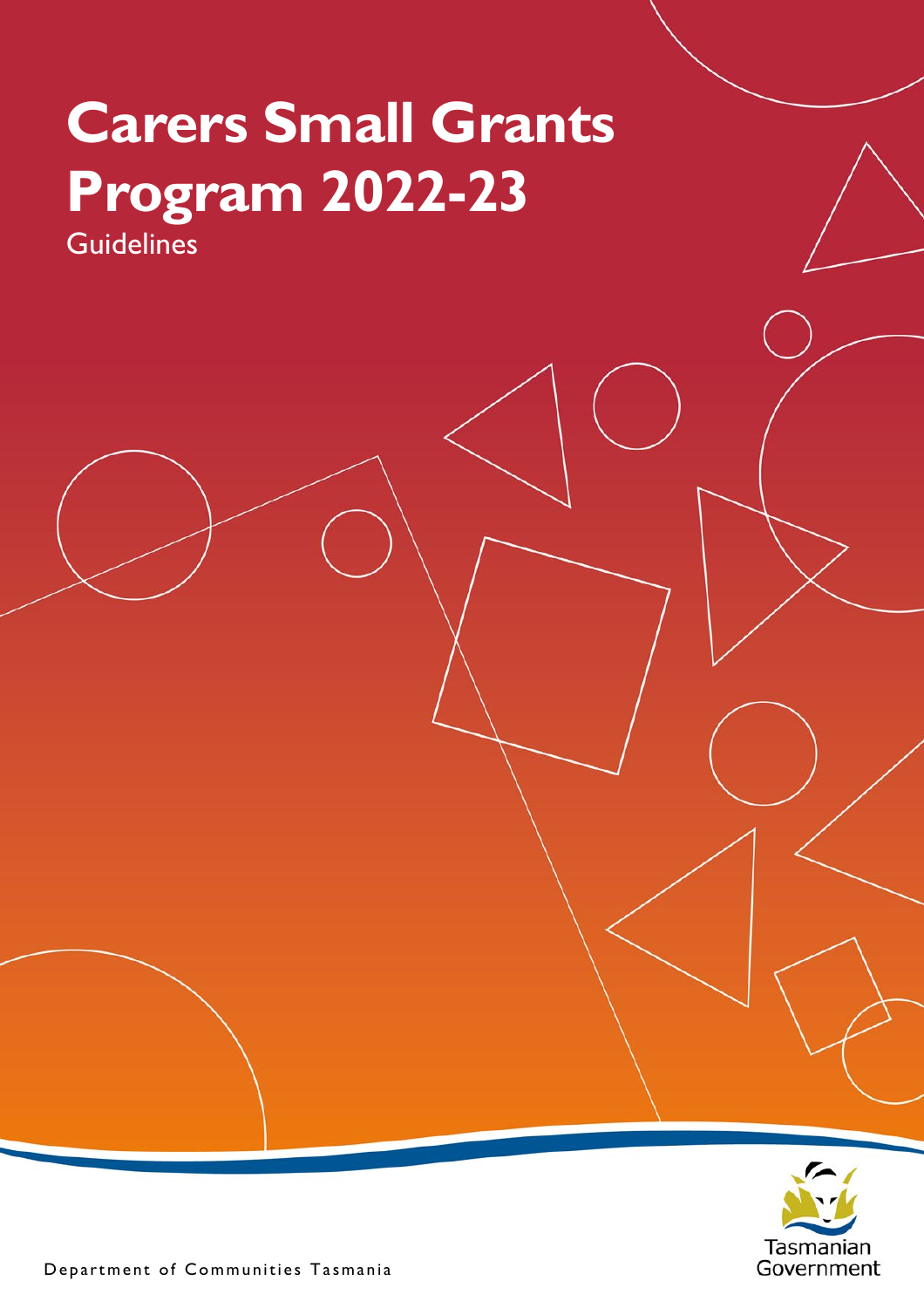

# **Carers Small Grants Program 2022-23**

To celebrate and promote the contribution of carers to their communities, the Tasmanian Government is providing funding for a Carers Small Grants Program to support Carers Week events run by local organisations across the State and increase awareness of services available to carers. A total of \$33 860 will be available under the Grants Program in 2022-23.

For the purposes of the Carers Small Grants Program, a carer is someone who provides unpaid care and support to family members and friends who have a disability, mental illness, chronic or life limiting condition alcohol or drug dependence or who are frail or aged<sup>1</sup>.

Organisations are encouraged to apply **for grants up to \$2 500 (Tier One) or up to \$500 (Tier Two).** 

# **Funding Areas**

The Carers Small Grants Program is a two-tier grant program involving:

#### *Tier One - Health and Wellbeing Support*

• Applicants can apply for funding of up to \$2 500 to raise awareness of health and wellbeing services for Tasmanian carers. Carers will be invited and encouraged to participate in these services.

#### *Tier Two - Events*

• Applicants can apply for funding of up to \$500 for events to celebrate National Carers Week (16-22 October 2022) or for a community event that celebrates/supports carers that benefits carers in 2022-23. Carers will be invited and encouraged to participate in these events.

# **Timeframe**

The Carers Small Grants Program 2022-23 opens on **Monday 16 May 2022** and closes at **2:00 pm Monday 15 August 2022**.

Activities funded through the Carers Small Grants Program 2022-23 must be delivered by 30 June 2023.

<span id="page-1-0"></span>PAGE 2 of 7 | Guidelines – Carers Small Grants Program 2022-23 www.communities.tas.gov.au/csr/policy/Policy\_Work/carer\_policy\_and\_action\_plan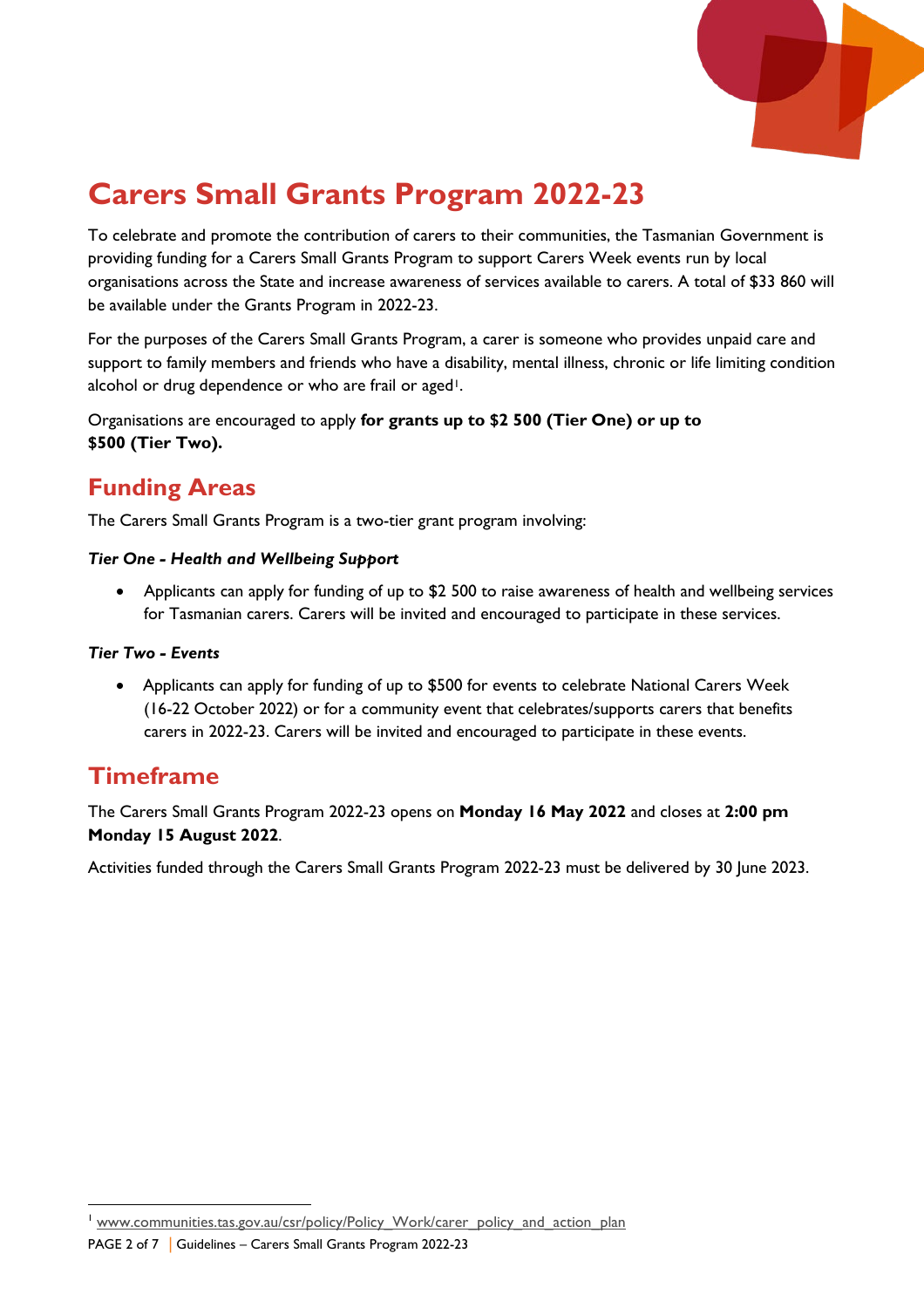

# **Supporting Tasmanian Carers**

The Tasmanian Government acknowledges the vital role and significant contribution of unpaid carers to the health, wellbeing and security of their family members and friends who need support and assistance.

Carers deserve recognition for what they do in our communities and for their intrinsic value in our society and it is important that they are recognised and respected as individuals as well as key partners in the broader care support network.

*Supporting Tasmanian Carers: Tasmanian Carer Action Plan 2021-2024 (Supporting Tasmanian Carers*) is the Tasmanian Government's plan to support carers with three key action areas: Recognition, Access and Participation, and Learning. The Action Plan supports carers to access services and participate in the community, enhance the recognition of carers, and ensure that carer's voices are considered in the development of policy and programs.

Applications for the Carers Small Grants Program are encouraged to demonstrate alignment with *Supporting Tasmanian Carers*. A copy of the Action Plan can be found at [www.communities.tas.gov.au.](http://www.communities.tas.gov.au/) 

# **Eligibility**

Applicant organisations must be either:

- an incorporated community associations registered under the *Associations Incorporations Act 1964*
- a not-for-profit company registered under company law
- a Local Government (must demonstrate collaboration with a community organisation to improve outcomes for carers).

Note: Other community organisations may be considered, particularly if the organisation is able to be auspiced by an organisation who meets the above eligibility criteria.

#### *Ineligible Organisation*

The following entities are **not eligible** to apply:

- for-profit organisations and businesses;
- individuals, sole traders or partnerships;
- political parties;
- schools or colleges (Government or private); and
- State and Australian Government agencies.

#### *Ineligible Projects*

Applications for the following purposes are **not eligible**:

- projects that require recurrent or multi-year funding;
- equipment, building, refurbishment and maintenance projects;
- projects and events that are for-profit; and
- projects or events that have commenced or already taken place, that is, retrospective funding.

Organisations that are already in receipt of Tasmanian Government funds for the same project are not eligible to apply.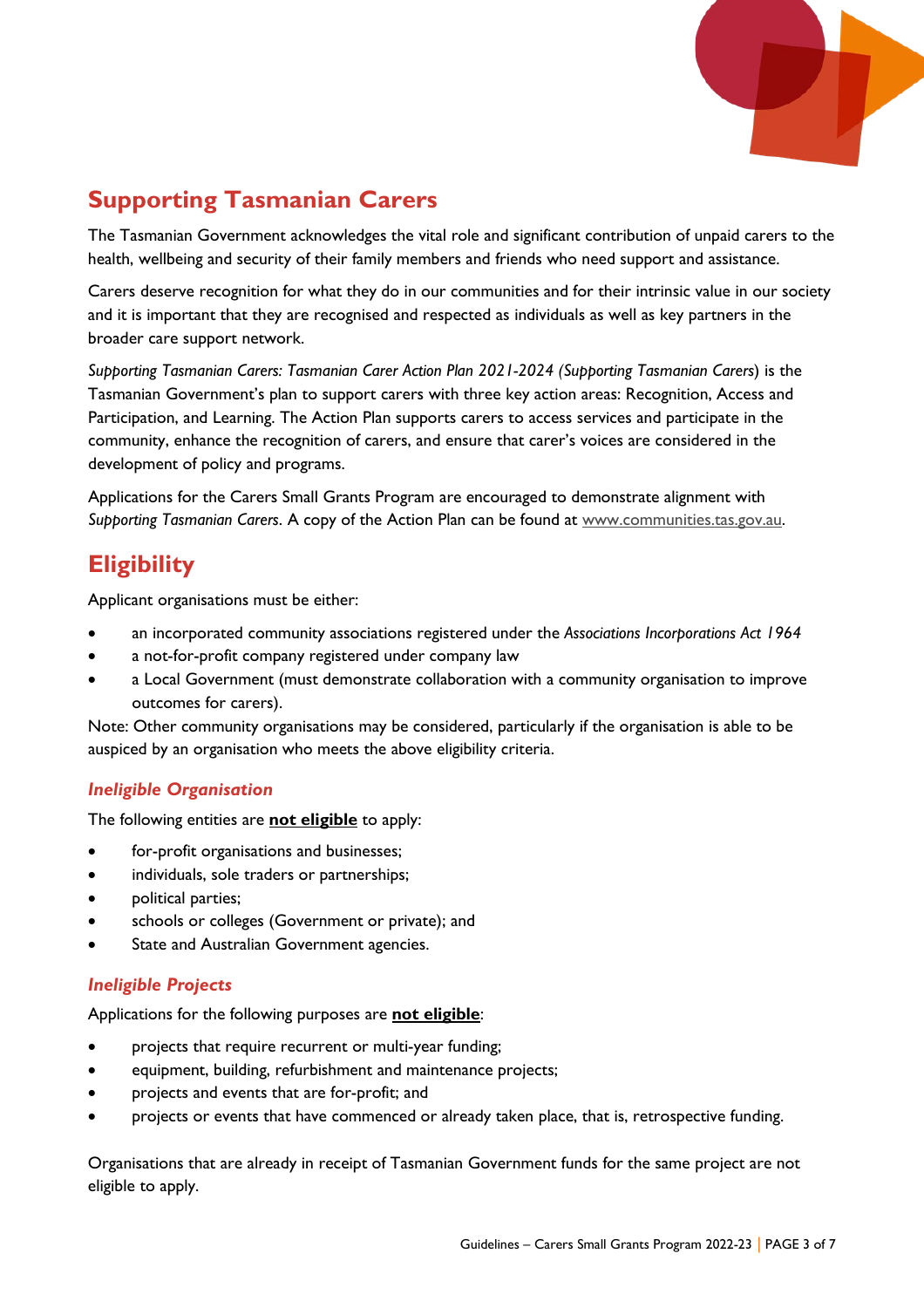

# **Assessment Criteria**

Your application must address each of the following assessment criteria:

#### **1. Benefit to carers in the Tasmanian community**

All applications must demonstrate:

- How carers will benefit from the event or support service; and
- Alignment with *Supporting Tasmanian Carers* (noted above).

#### **2. Tier One – Health and Wellbeing Support**

For applications to promote awareness of services, the application must demonstrate:

- How the organisation will increase awareness of services available to carers and/or encourage carers to participate in those services/facilities; and/or
- How the services may build community capacity, are inclusive of the diversity of Tasmanian carers and support community collaboration.

#### **3. Tier Two – Events**

For applications to hold events during National Carers Week 2022, the application must demonstrate:

- How your organisation will engage with Tasmanian carers and/or relevant organisations to develop and promote the event; and
- That the event to celebrate/support Tasmanian carers will be held in National Carers Week 16 – 22 October 2022 or throughout the financial year 2022-23 (1 July 2022 to 30 June 2023).

#### 4. **Budget**

• A realistic budget that enables the delivery of the project or event within the proposed timelines. All sources of funding for the project must be included in the application.

# **Funding Conditions**

Applicants must meet the assessment criteria noted above.

Funding is subject to the organisation's acceptance of a Grant Agreement.

Organisations that are a current grant recipient from the Department of Communities Tasmania (Communities Tasmania) and whose reporting and acquittal obligations have not been met, will not receive funding until those obligations have been resolved.

Funding must be used for the approved purpose(s) outlined in the application and subsequent Grant Agreement. Funding may be withdrawn if incorrect or misleading information has been provided by the applicant or material changes to the project are made.

Any proposed changes to the approved purpose(s) outlined in the application and subsequent Grant Agreement must be requested in writing by the recipient and agreed in writing by Communities Tasmania.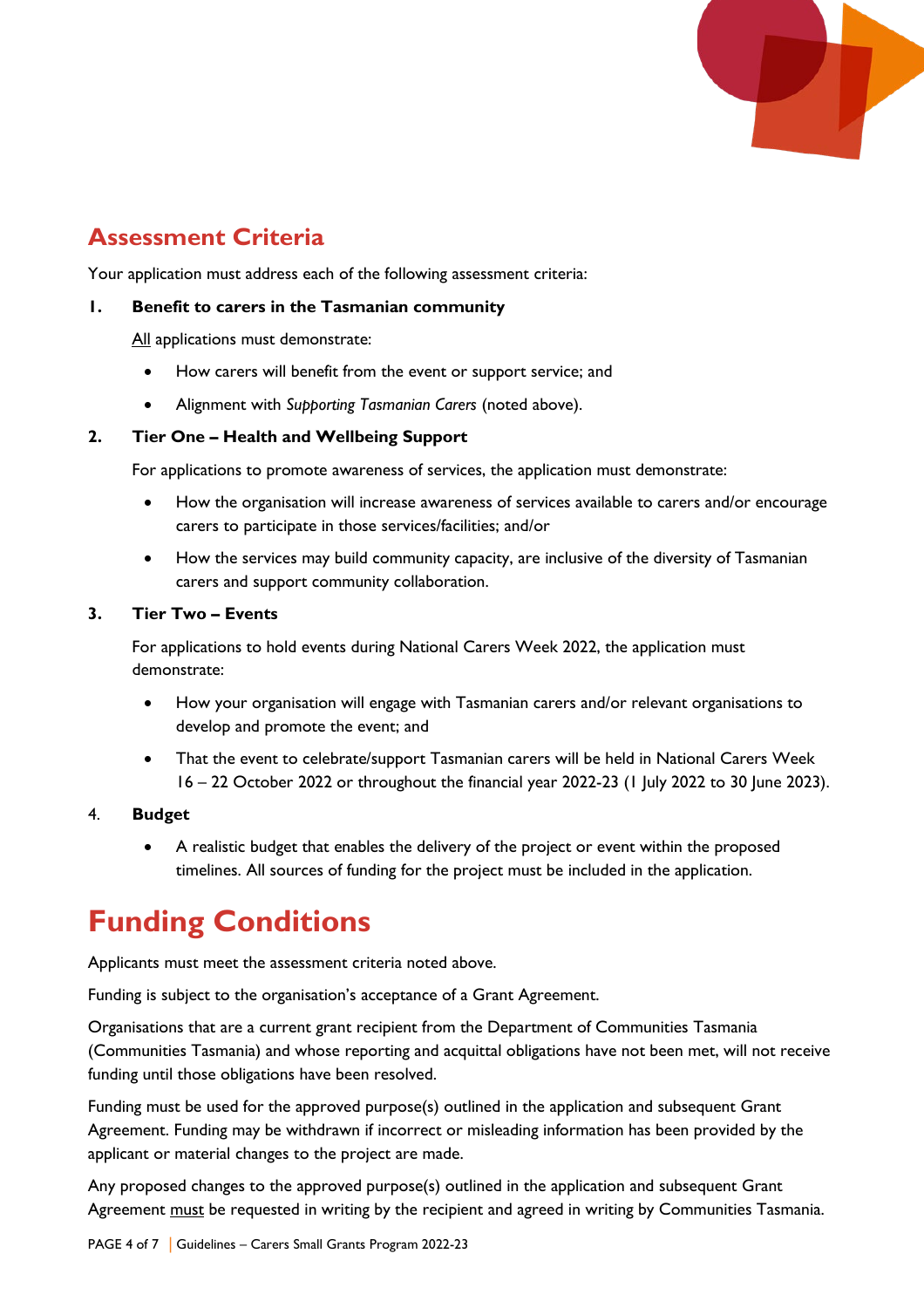

Projects and events must have appropriate levels of insurance, including public liability insurance, where appropriate.

Funding will be approved on a one-off basis. Applications for recurrent or multi-year funding are not eligible.

Assessors may recommend partial funding of the project/event.

Projects and events must be not-for-profit.

# **Guide to Applicants**

Applicants must complete an application form, available at [www.communities.tas.gov.au/csr](http://www.communities.tas.gov.au/csr)

If you are having difficulty accessing the application form, or have any questions regarding the application process, please call Communities, Sport and Recreation (CSR) on 1800 204 224 or [csrgrants@communities.tas.gov.au](mailto:csrgrants@communities.tas.gov.au)

Your organisation will receive an acknowledge receipt of your application on submission. If you do not receive confirmation of your application, please contact CSR on 1800 204 224.

# **Goods and Services Tax (GST)**

Organisations must indicate whether they are registered for GST in their grant application.

Need help? Please contact the Australian Taxation Office (ATO) on 13 28 66 or [www.ato.gov.au](http://www.ato.gov.au/) if you require any clarification on GST.

### **Assessment**

Each application will be assessed against the assessment criteria and recommendations made to the appropriate delegate.

### **Timeframes**

Applications to the Carers Small Grants Program 2022-23 **close 2:00 pm on Monday 15 August 2022**.

It is intended that applications be notified of the outcome of their application by **12 September 2022.**

Successful applicants will receive a Grant Agreement outlining the funding terms and conditions. The details of all successful applicants, including the amount of funding they receive, will be made publicly available at [www.communities.tas.gov.au/csr](http://www.communities.tas.gov.au/csr)

Unsuccessful applicants will receive a letter advising they have been unsuccessful.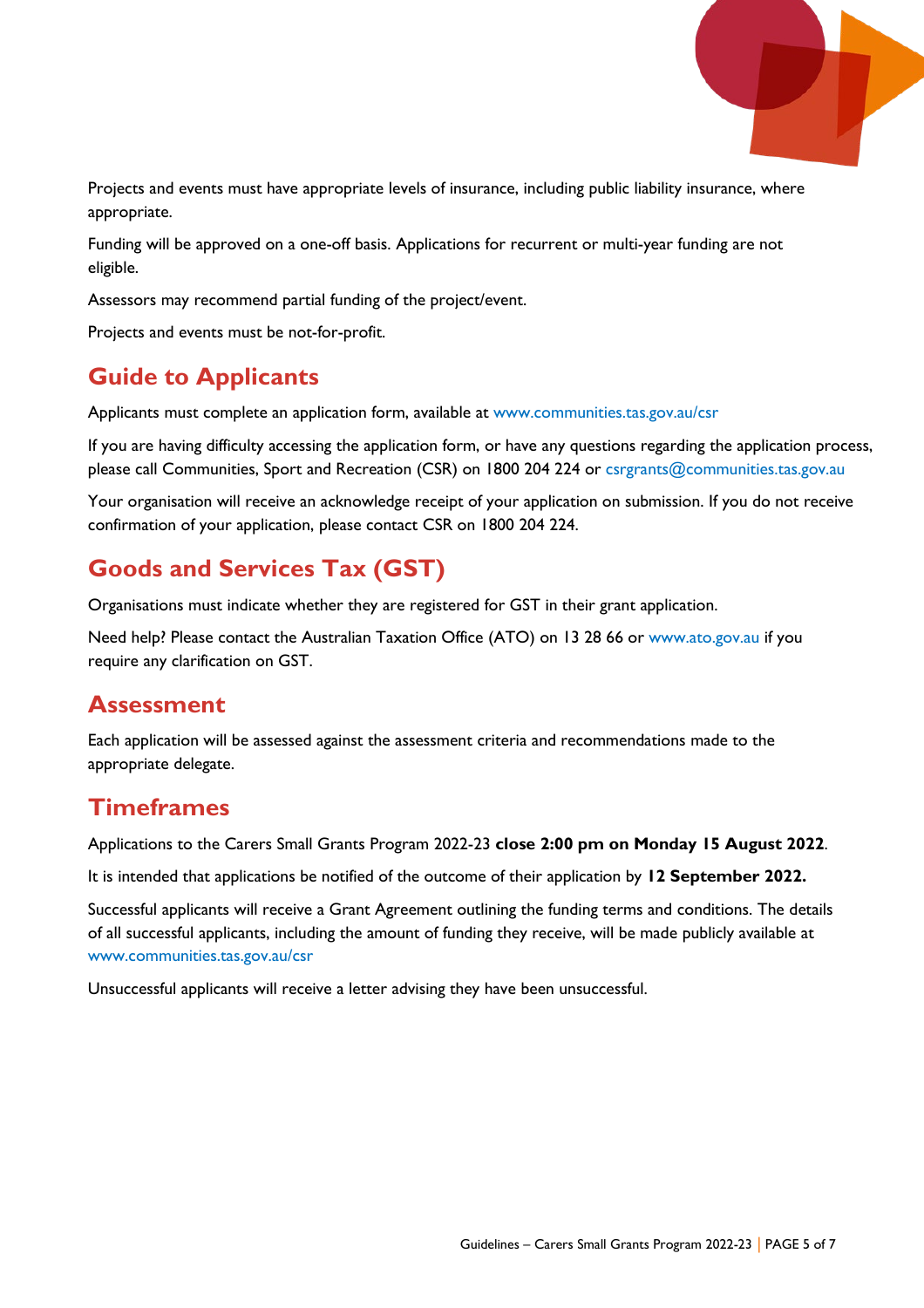

# **Reporting and Ev**a**luation**

Organisations that receive funding through the Grant Program are required to complete a Final Report using a template to be provided by Communities Tasmania.

The Final Report must include an explanation of how the grant funds were used, including a reconciliation statement and will need to provide proof of expenditure by way of invoices/receipts.

# **Publishing Details of Successful Grant Applications**

The details of all successful applicants, including the amount of the grant they receive, will be made publicly available on the Department of Communities Tasmania's website.

# **Personal Information**

Personal information will be managed in accordance with the *Personal Information Protection Act 2004.* You can request access to your personal information from Department of Communities Tasmania.

# **Right to Information (RTI)**

Information provided to Communities Tasmania is subject to the provisions of the *Right to Information Act 2009.* You can view the Act in full on the Tasmanian Legislation website at [www.thelaw.tas.gov.au](http://www.thelaw.tas.gov.au/)